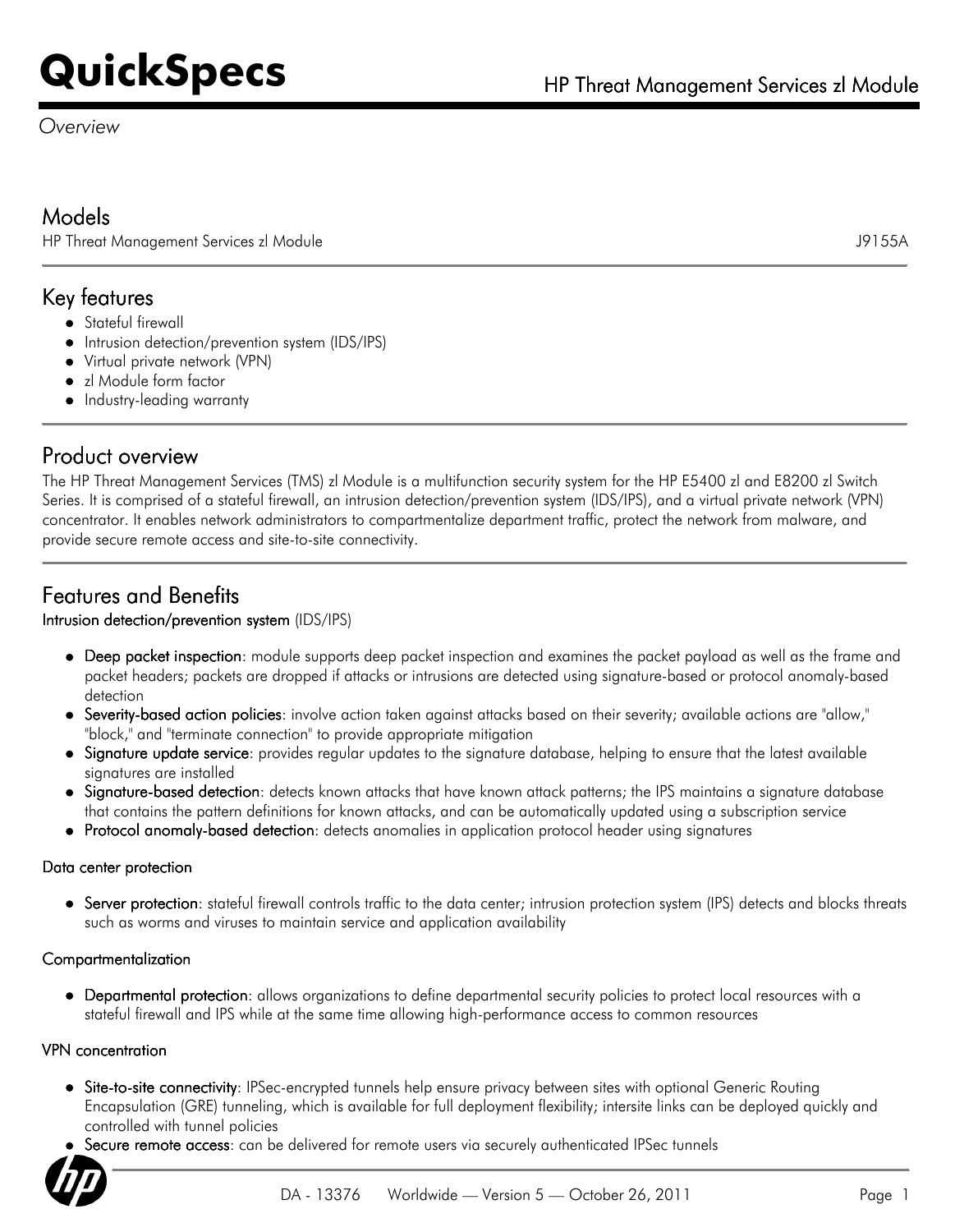# *Overview*

### Firewall

- Stateful firewall: enforces firewall policies to control traffic and filter access to network services; maintains session information for every connection passing through it, enabling the firewall to control packets based on existing sessions
- Zone-based access policies: logically groups virtual LANs (VLANs) into zones that share common security policies; allows both unicast and multicast policy settings by zones instead of by individual VLANs
- Application-level gateway (ALG): deep packet inspection in the firewall discovers the IP address and service port information embedded in the application data; the firewall then dynamically opens appropriate connections for specific applications
- NAT/PAT: choice of dynamic or static network address translator (NAT) preserves a network's IP address pool or conceals the private address of network resources, such as Web servers, which are made accessible to users of a guest or public wireless LAN
- DoS attack prevention: firewall is able to detect various denial-of-service attacks and take appropriate action to mitigate the threat
- Authenticated network access: firewall can authenticate the user at a given IP address using RADIUS or a local user directory before allowing connections from that location

### Virtual private network (VPN)

- IPSec: provides secure tunneling over an untrusted network such as the Internet or a wireless network; offers data confidentiality, authenticity, and integrity between two endpoints of the network
- Layer 2 Tunneling Protocol (L2TP): is an industry standard-based traffic encapsulation mechanism supported by many common operating systems; will tunnel the PPP traffic over IP and non-IP networks; and may also use the IP/UDP transport mechanism in IP networks
- Manual or automatic key exchange (IKE): provides both manual or automatic key exchange required for the algorithms used in encryption or authentication; auto-IKE allows automated management of the public key exchange, providing the highest levels of encryption
- Network Address Translation-Traversal (NAT-T): enables IPSec-protected IP datagrams to pass through a network address translator (NAT)
- Digital certificate management: digital certificates can be utilized to authenticate to an IPSec VPN gateway; this also supports certificate revocation list (CRL) and allows certificates to be imported through a Simple Certificate Enrollment Protocol (SCEP) server
- **Site-to-site connectivity**: two IPSec VPN gateways can be configured to provide secure site-to-site communication between offices, partners, or suppliers; both IPSec or GRE tunnels are available
- **Generic Routing Encapsulation** (GRE): can be used to transport Layer 2 connectivity over a Layer 3 path in a secured way over IPsec; enables the segregation of traffic from site to site; provides dynamic routing and static failover
- Secure remote access: allows remote users to connect to the VPN gateway for secure communication to the corporate network over the public network; provides the flexibility to use the following VPN clients: Openswan VPN client for Linux, Shrew Soft VPN client, IPSecuritas VPN client for Macintosh OS X, Microsoft® Windows® XP native VPN client, Microsoft Windows Vista® native VPN client, and Microsoft Windows 7 native VPN client (both 32 bit and 64 bit)

## Operating Modes

- Route Mode: provides the deployment of the firewall, VPN, and IPS in line with traffic for deep packet inspection to control and filter traffic; supports static routes, RIP, RIPv2, OSPF, IGMP, and PIM
- Monitor Mode: provides the deployment of the intrusion detection system (IDS) to monitor traffic passively out of band with the traffic

## Management

- Remote configuration and management: is available through a secure Web browser or a command-line interface (CLI)
- Secure Web GUI: provides a secure, easy-to-use graphical interface for configuring the module via HTTPS
- Command-line interface (CLI): provides a secure, easy-to-use command-line interface for configuring the module via SSH or

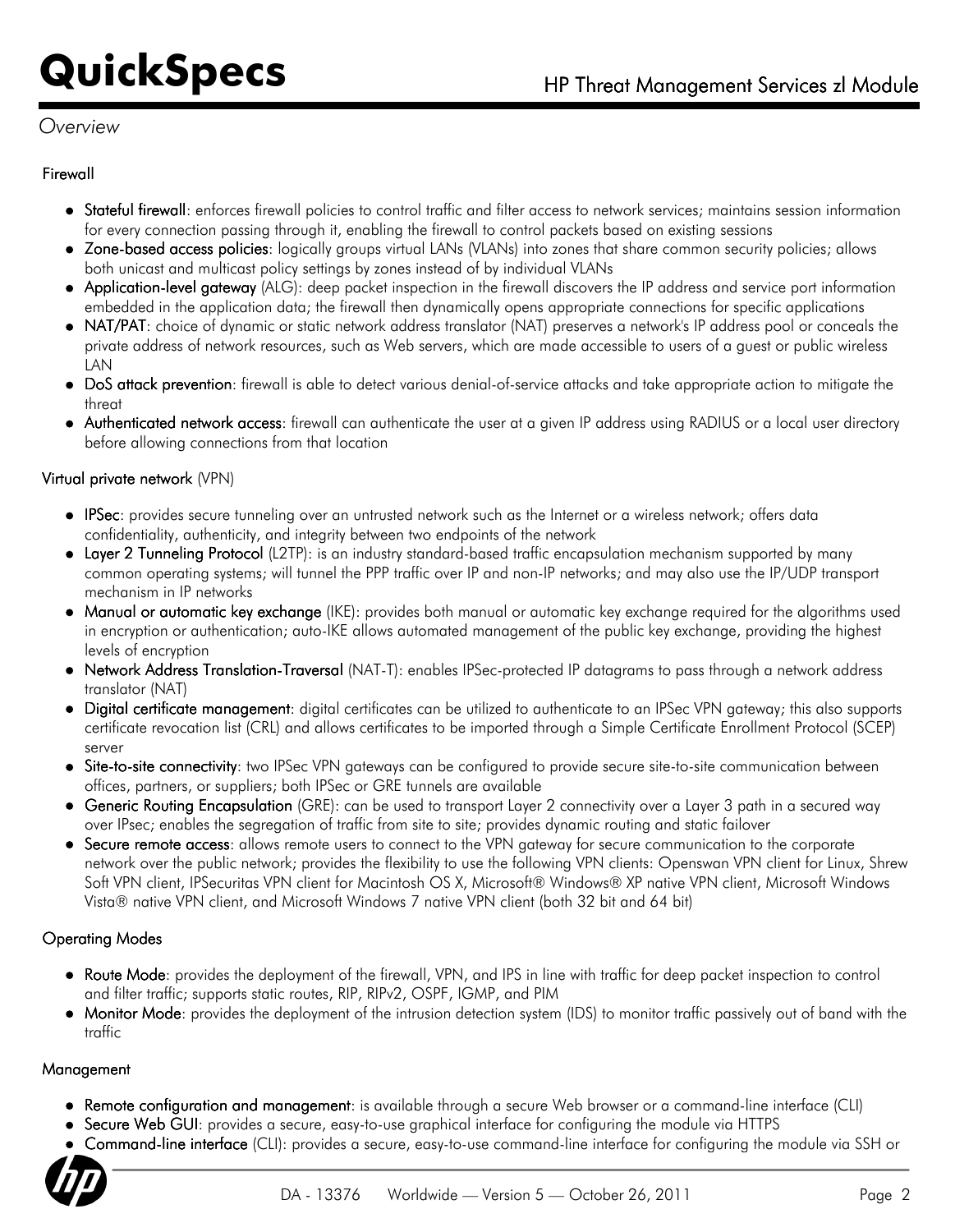## *Overview*

a switch console; provides direct real-time session visibility

- HP PCM Plus and HP Network Immunity Manager: provides central management of multiple TMS zl Modules for discovery, status management, and configuration
- Logging: provides local and remote logging of events via SNMP (v2c and v3) and syslog; provides log throttling and log filtering to reduce the number of log events generated; support for email logging

## **Connectivity**

Two 10-GbE connections to the switch: two 10-GbE wire-speed internal connections help ensure that the network connections from application to switch backplane will not limit the performance of the application

### Performance

- High-performance network bandwidth: includes two internal wire-speed 10-GbE ports to the switch backplane
- High-performance processor system: Intel® Core™ 2 Duo Processor T7500 with 2.2 GHz, 4 MB cache provides a highperformance compute environment in a small footprint using a single switch slot
- Memory subsystems: 4 GB of DDR2-667 dual-channel memory provides for quick application performance
- Disk drive: 250 GB SATA II 7200 rpm hard disk drive (210 GB application space plus 40 GB diagnostic/maintenance space) allows quick data reads/writes to speed applications along

#### Resiliency and high availability

- Redundant power supplies: services module has the same level of power supply redundancy as the switch in which it is installed
- High availability: two modules can work together to provide high availability and redundancy; modules in the high-availability cluster share connection state information to provide stateful failover; active-standby failover is supported

## Ease of use

Locator LED (module): allows users to set the locator LED on a specific module to either turn on, blink, or turn off; simplifies troubleshooting by making it easy to locate a specific module among other identical or similar modules

## Technical features

- **•** Firewall features:
	- Stateful packet inspection: filters are based on destination and source IP address, port number, and protocol filter selector
	- Logging/Alerts: log messages in the WebTrends Enhance Log Format (WELF); logging of events via SNMP (v2 and v3); logs are sent to syslog server and are sent via email messages
	- Enhanced firewall features: port triggering, resource reservation, service-based time-outs, traffic rate limiting, and connection rate limiting
- IPS/IDS features:
	- Anomaly Engine: provides patternless attack detection (ICMP, UDP smurf, and DNS spoofing), protocol header integrity checks (mandatory fields, duplicate fields, and buffer limits), SMTP, MIME, SMTP, FTP, DNS, NNTP, IP, UDP, and TCP
	- Intrusion protection: provides intrusion protection mechanisms, and signature updates
- VPN features:
	- IPSec: AH, ESP, DES-CBC, 3DES-CBC, AES-128/192/256, HMAC-SHA1, HMAC-MD5, AES-XCBC, Tunnel mode, Transport mode, Extended Sequence Number Support, and UDP encapsulation for NAT traversal
	- IKEv1: Main mode; Aggressive mode; Quick mode; Config mode; Diffe-Hellman Group 1, 2, and 5 support; SHA1; MD5; Pre-shared keys; RSA/DSA signatures; Xauth; and PFS
	- PKI: SCEP client with PKCS#7 support

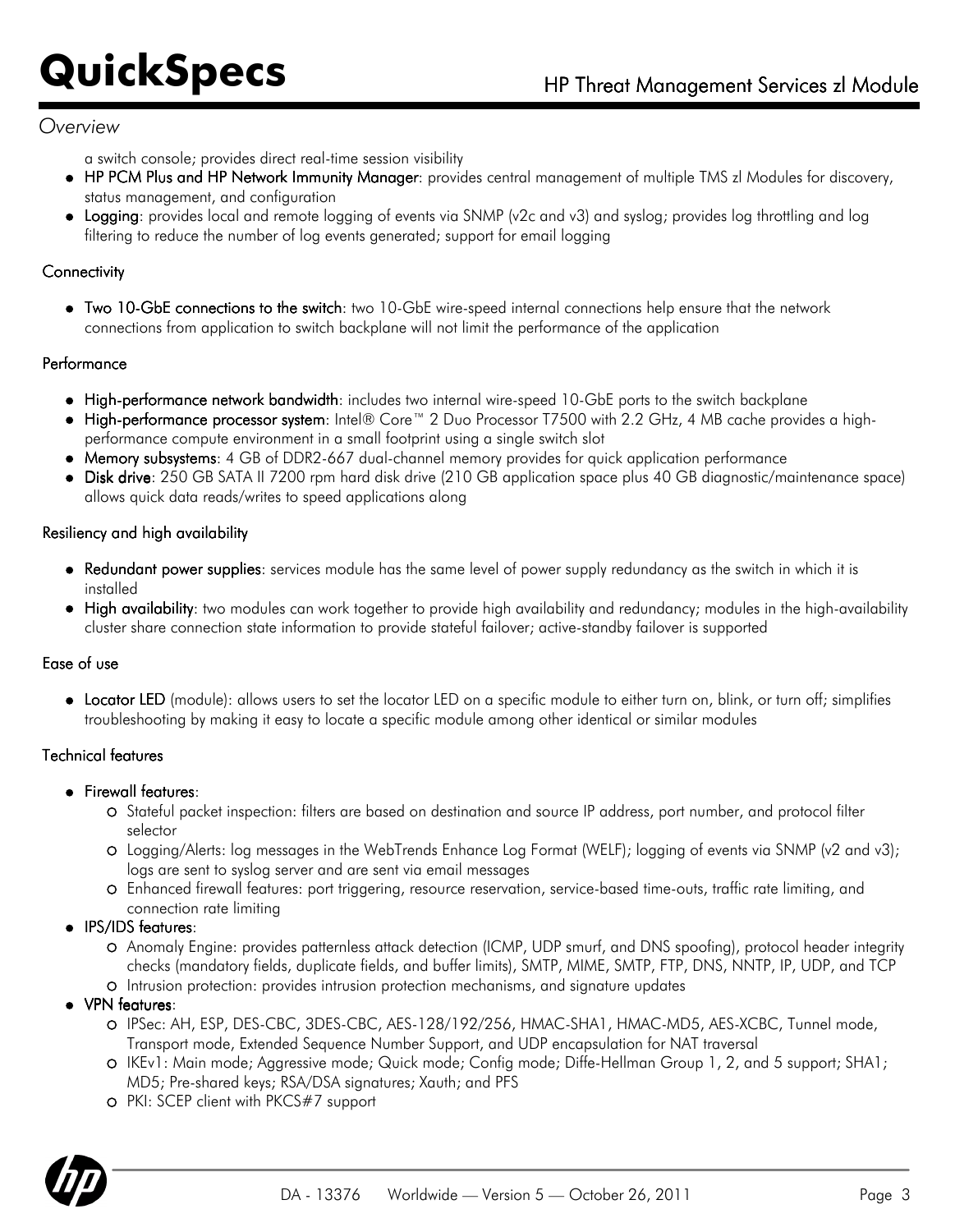# *Technical Specifications*

### HP Threat Management Services zl Module (J9155A)

| 3.25 lb. (1.47 kg)<br>32°F to 122°F (0°C to 50°C); important: see note for 50°C temperature<br><b>Operating temperature</b><br>specification rules<br>Operating relative<br>15% to 90% @ 122°F (50°C), noncondensing<br>14°F to 149°F (-10°C to 65°C)<br>Nonoperating/Storage<br>Nonoperating/Storage<br>15% to 95% @ 149°F (65°C), noncondensing<br>relative humidity<br>up to 10,000 ft. (3 km)<br>Maximum heat dissipation 272 BTU/hr (287 kJ/hr)<br>80 W<br>Maximum power rating<br>Maximum power rating and maximum heat dissipation are the worst-case<br>theoretical maximum numbers provided for planning the infrastructure with<br>fully loaded PoE (if equipped), 100% traffic, all ports plugged in, and all<br>modules populated.<br>Following are chassis operating temperature specifications of the 5400zl/8212zl switch when services<br>modules are installed:<br>• 40°C when any services module is installed in the right side of the chassis<br>• 50°C when all services modules are installed in the left side of the chassis                                                                                                     |  |  |
|---------------------------------------------------------------------------------------------------------------------------------------------------------------------------------------------------------------------------------------------------------------------------------------------------------------------------------------------------------------------------------------------------------------------------------------------------------------------------------------------------------------------------------------------------------------------------------------------------------------------------------------------------------------------------------------------------------------------------------------------------------------------------------------------------------------------------------------------------------------------------------------------------------------------------------------------------------------------------------------------------------------------------------------------------------------------------------------------------------------------------------------------------------|--|--|
|                                                                                                                                                                                                                                                                                                                                                                                                                                                                                                                                                                                                                                                                                                                                                                                                                                                                                                                                                                                                                                                                                                                                                         |  |  |
|                                                                                                                                                                                                                                                                                                                                                                                                                                                                                                                                                                                                                                                                                                                                                                                                                                                                                                                                                                                                                                                                                                                                                         |  |  |
|                                                                                                                                                                                                                                                                                                                                                                                                                                                                                                                                                                                                                                                                                                                                                                                                                                                                                                                                                                                                                                                                                                                                                         |  |  |
|                                                                                                                                                                                                                                                                                                                                                                                                                                                                                                                                                                                                                                                                                                                                                                                                                                                                                                                                                                                                                                                                                                                                                         |  |  |
|                                                                                                                                                                                                                                                                                                                                                                                                                                                                                                                                                                                                                                                                                                                                                                                                                                                                                                                                                                                                                                                                                                                                                         |  |  |
|                                                                                                                                                                                                                                                                                                                                                                                                                                                                                                                                                                                                                                                                                                                                                                                                                                                                                                                                                                                                                                                                                                                                                         |  |  |
|                                                                                                                                                                                                                                                                                                                                                                                                                                                                                                                                                                                                                                                                                                                                                                                                                                                                                                                                                                                                                                                                                                                                                         |  |  |
|                                                                                                                                                                                                                                                                                                                                                                                                                                                                                                                                                                                                                                                                                                                                                                                                                                                                                                                                                                                                                                                                                                                                                         |  |  |
|                                                                                                                                                                                                                                                                                                                                                                                                                                                                                                                                                                                                                                                                                                                                                                                                                                                                                                                                                                                                                                                                                                                                                         |  |  |
|                                                                                                                                                                                                                                                                                                                                                                                                                                                                                                                                                                                                                                                                                                                                                                                                                                                                                                                                                                                                                                                                                                                                                         |  |  |
| Up to four services modules can be installed in a 5400zl/8212zl chassis simultaneously. Up to three<br>services modules are supported (all installed in the left half of the chassis) in the 5406zl chassis if a 50°C<br>temperature specification is desired. When the services module is installed, the maximum relative<br>humidity for the switch drops from 95% to 90%.                                                                                                                                                                                                                                                                                                                                                                                                                                                                                                                                                                                                                                                                                                                                                                            |  |  |
| 3-year, 4-hour onsite, 13x5 coverage for hardware (UQ589E)<br>3-year, 4-hour onsite, 24x7 coverage for hardware (UQ590E)<br>3-year, 4-hour onsite, 24x7 coverage for hardware, 24x7 SW phone support and SW updates<br>(UQ591E)<br>3-Year, 9x5 SW phone support, software updates (UQ592E)<br>3-year, 24x7 SW phone support, software updates (UQ593E)<br>1-year, post-warranty, parts only, global next-day advance exchange (UQ594PE)<br>1-year, post-warranty, 4-hour onsite, 13x5 coverage for hardware (UQ595PE)<br>1-year, post-warranty, 4-hour onsite, 24x7 coverage for hardware (UQ596PE)<br>1-year, post-warranty, 4-hour onsite, 24x7 coverage for hardware, 24x7 software phone support<br>(UQ597PE)<br>Installation with HP-provided configuration, system-based pricing (US668E)<br>3 Yr 6 hr Call-to-Repair Onsite (UW374E)<br>4 Yr 6 hr Call-to-Repair Onsite (UW375E)<br>5 Yr 6 hr Call-to-Repair Onsite (UW376E)<br>Refer to the HP website at: www.hp.com/networking/services for details on the service-level descriptions<br>and product numbers. For details about services and response times in your area, please contact your |  |  |
|                                                                                                                                                                                                                                                                                                                                                                                                                                                                                                                                                                                                                                                                                                                                                                                                                                                                                                                                                                                                                                                                                                                                                         |  |  |



local HP sales office.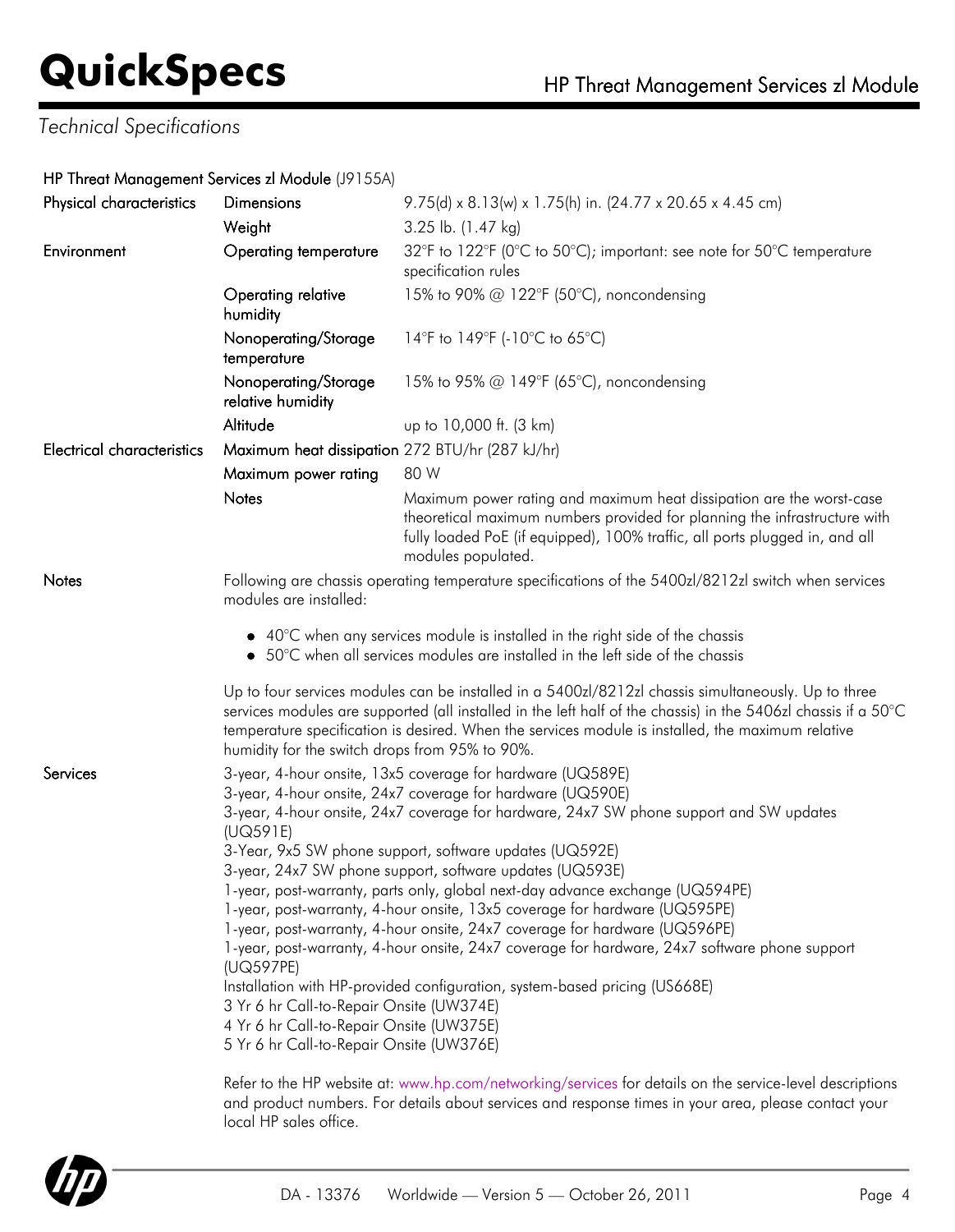# *Accessories*

| HP Threat Management | Modules                                                                  |        |
|----------------------|--------------------------------------------------------------------------|--------|
| Services zl Module   | HP Threat Management Services zl Module with 1-year IDS/IPS subscription | J9156A |
| accessories          | License                                                                  |        |
|                      | $\blacksquare$                                                           | 101571 |

HP Threat Management Services 1-year IPS subscription J9157A HP Threat Management Services 2-year IDS/IPS subscription J9158A HP Threat Management Services 3-year IDS/IPS subscription J9159A

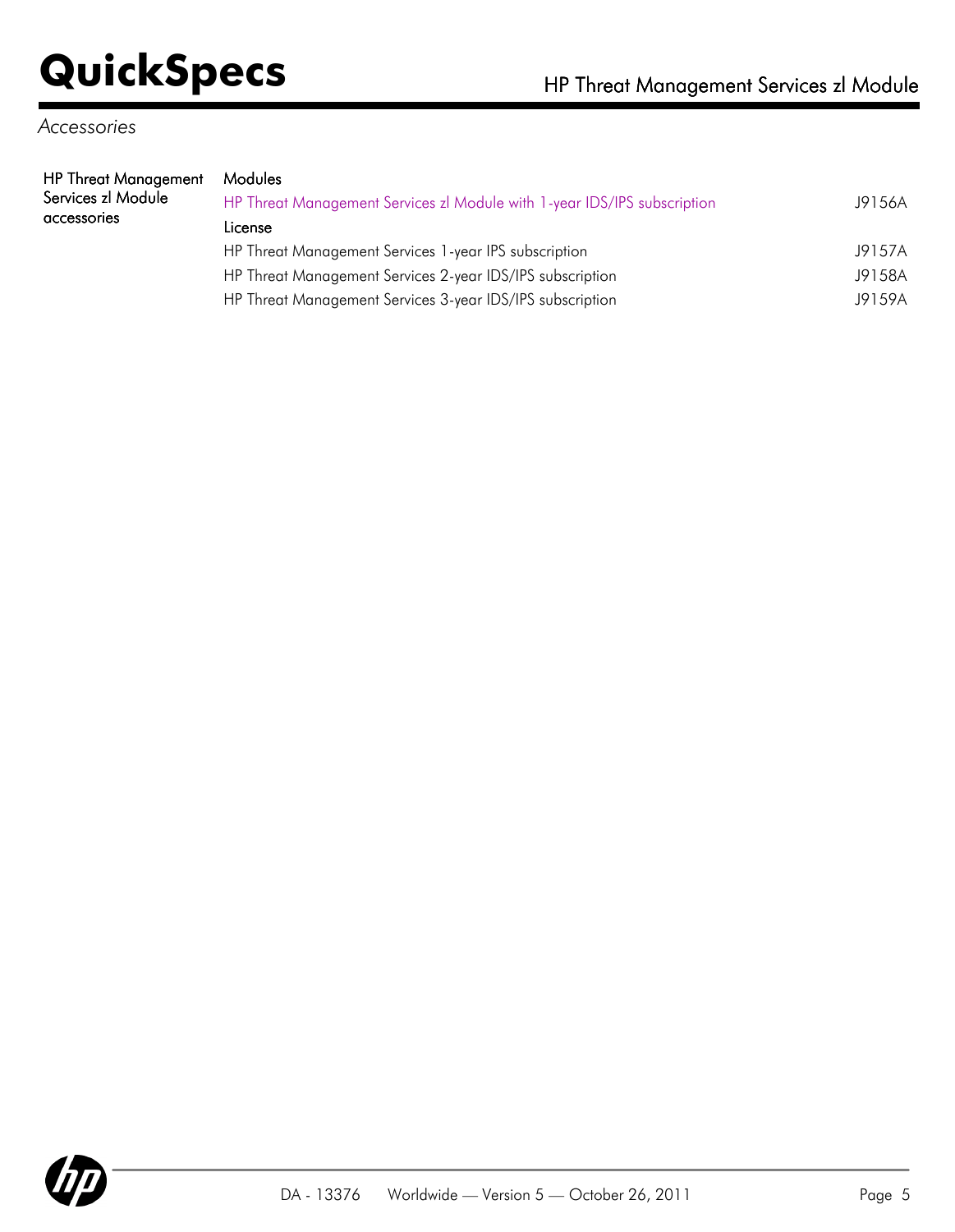# *Accessory Product Details*

NOTE: Details are not available for all accessories. The following specifications were available at the time of publication.

| <b>HP Threat Management</b><br>Services zl Module with 1-<br>year IPS Subscription<br>Service (J9156A) | Physical characteristics          | <b>Dimensions</b>                                                                                                                                                                                                                                                                                                                                                                                                                                                                                                                                                                                                                                                                                                                                                                                                                                                                                                    | 9.75(d) x 8.13(w) x 1.75(h) in. (24.77 x 20.65 x<br>$4.45$ cm)                                                                                                                                                                                                                                                                                                                                                                                                                                                                                                             |
|--------------------------------------------------------------------------------------------------------|-----------------------------------|----------------------------------------------------------------------------------------------------------------------------------------------------------------------------------------------------------------------------------------------------------------------------------------------------------------------------------------------------------------------------------------------------------------------------------------------------------------------------------------------------------------------------------------------------------------------------------------------------------------------------------------------------------------------------------------------------------------------------------------------------------------------------------------------------------------------------------------------------------------------------------------------------------------------|----------------------------------------------------------------------------------------------------------------------------------------------------------------------------------------------------------------------------------------------------------------------------------------------------------------------------------------------------------------------------------------------------------------------------------------------------------------------------------------------------------------------------------------------------------------------------|
|                                                                                                        |                                   | Weight                                                                                                                                                                                                                                                                                                                                                                                                                                                                                                                                                                                                                                                                                                                                                                                                                                                                                                               | 3.25 lb. (1.47 kg)                                                                                                                                                                                                                                                                                                                                                                                                                                                                                                                                                         |
|                                                                                                        | Environment                       | Operating temperature                                                                                                                                                                                                                                                                                                                                                                                                                                                                                                                                                                                                                                                                                                                                                                                                                                                                                                | 32°F to 50°F (0°C to 10°C)                                                                                                                                                                                                                                                                                                                                                                                                                                                                                                                                                 |
|                                                                                                        |                                   | Operating relative<br>humidity                                                                                                                                                                                                                                                                                                                                                                                                                                                                                                                                                                                                                                                                                                                                                                                                                                                                                       | 15% to 90% @ 122°F (50°C), noncondensing                                                                                                                                                                                                                                                                                                                                                                                                                                                                                                                                   |
|                                                                                                        |                                   | Nonoperating/Storage<br>temperature                                                                                                                                                                                                                                                                                                                                                                                                                                                                                                                                                                                                                                                                                                                                                                                                                                                                                  | 14°F to 149°F (-10°C to 65°C)                                                                                                                                                                                                                                                                                                                                                                                                                                                                                                                                              |
|                                                                                                        |                                   | Nonoperating/Storage<br>relative humidity                                                                                                                                                                                                                                                                                                                                                                                                                                                                                                                                                                                                                                                                                                                                                                                                                                                                            | 15% to 95% @ 149°F (65°C), noncondensing                                                                                                                                                                                                                                                                                                                                                                                                                                                                                                                                   |
|                                                                                                        |                                   | Altitude                                                                                                                                                                                                                                                                                                                                                                                                                                                                                                                                                                                                                                                                                                                                                                                                                                                                                                             | up to 10,000 ft. (3 km)                                                                                                                                                                                                                                                                                                                                                                                                                                                                                                                                                    |
|                                                                                                        | <b>Electrical characteristics</b> |                                                                                                                                                                                                                                                                                                                                                                                                                                                                                                                                                                                                                                                                                                                                                                                                                                                                                                                      | Maximum heat dissipation 272 BTU/hr (286.96 kJ/hr)                                                                                                                                                                                                                                                                                                                                                                                                                                                                                                                         |
|                                                                                                        |                                   | Maximum power rating                                                                                                                                                                                                                                                                                                                                                                                                                                                                                                                                                                                                                                                                                                                                                                                                                                                                                                 | 80 W                                                                                                                                                                                                                                                                                                                                                                                                                                                                                                                                                                       |
|                                                                                                        |                                   | Notes                                                                                                                                                                                                                                                                                                                                                                                                                                                                                                                                                                                                                                                                                                                                                                                                                                                                                                                | Maximum power rating and maximum heat<br>dissipation are the worst-case theoretical<br>maximum numbers provided for planning the<br>infrastructure with fully loaded PoE (if equipped),<br>100% traffic, all ports plugged in, and all<br>modules populated.                                                                                                                                                                                                                                                                                                               |
|                                                                                                        | Notes                             | switch when services module is installed:<br>specification is desired.                                                                                                                                                                                                                                                                                                                                                                                                                                                                                                                                                                                                                                                                                                                                                                                                                                               | Chassis operating temperature specifications of the E5400 zl/E8212 zl<br>• 40°C when any services module is installed in the right side of the chassis<br>• 50°C when all services modules are installed in the left side of the chassis<br>Up to 4 services modules can be installed in an E5400 zl/E8212 zl chassis<br>simultaneously. Up to 3 services modules are supported (all installed in the<br>left half of the chassis) in the E5406 zl chassis if a 50 $\degree$ C temperature<br>When the services module is installed, the maximum relative humidity for the |
|                                                                                                        | Services                          | switch drops from 95% to 90%.<br>3-year, 4-hour onsite, 13x5 coverage for hardware (UQ589E)<br>3-year, 4-hour onsite, 24x7 coverage for hardware (UQ590E)<br>3-year, 4-hour onsite, 24x7 coverage for hardware, 24x7 SW phone support<br>and SW updates (UQ591E)<br>3-Year, 9x5 SW phone support, software updates (UQ592E)<br>3-year, 24x7 SW phone support, software updates (UQ593E)<br>1-year, post-warranty, parts only, global next-day advance exchange<br>(UQ594PE)<br>1-year, post-warranty, 4-hour onsite, 13x5 coverage for hardware (HR994E)<br>1-year, post-warranty, 4-hour onsite, 13x5 coverage for hardware<br>(UQ595PE)<br>1-year, post-warranty, 4-hour onsite, 24x7 coverage for hardware<br>(UQ596PE)<br>1-year, post-warranty, 4-hour onsite, 24x7 coverage for hardware (HR995E)<br>1-year, post-warranty, 4-hour onsite, 24x7 coverage for hardware, 24x7<br>software phone support (HR996E) |                                                                                                                                                                                                                                                                                                                                                                                                                                                                                                                                                                            |